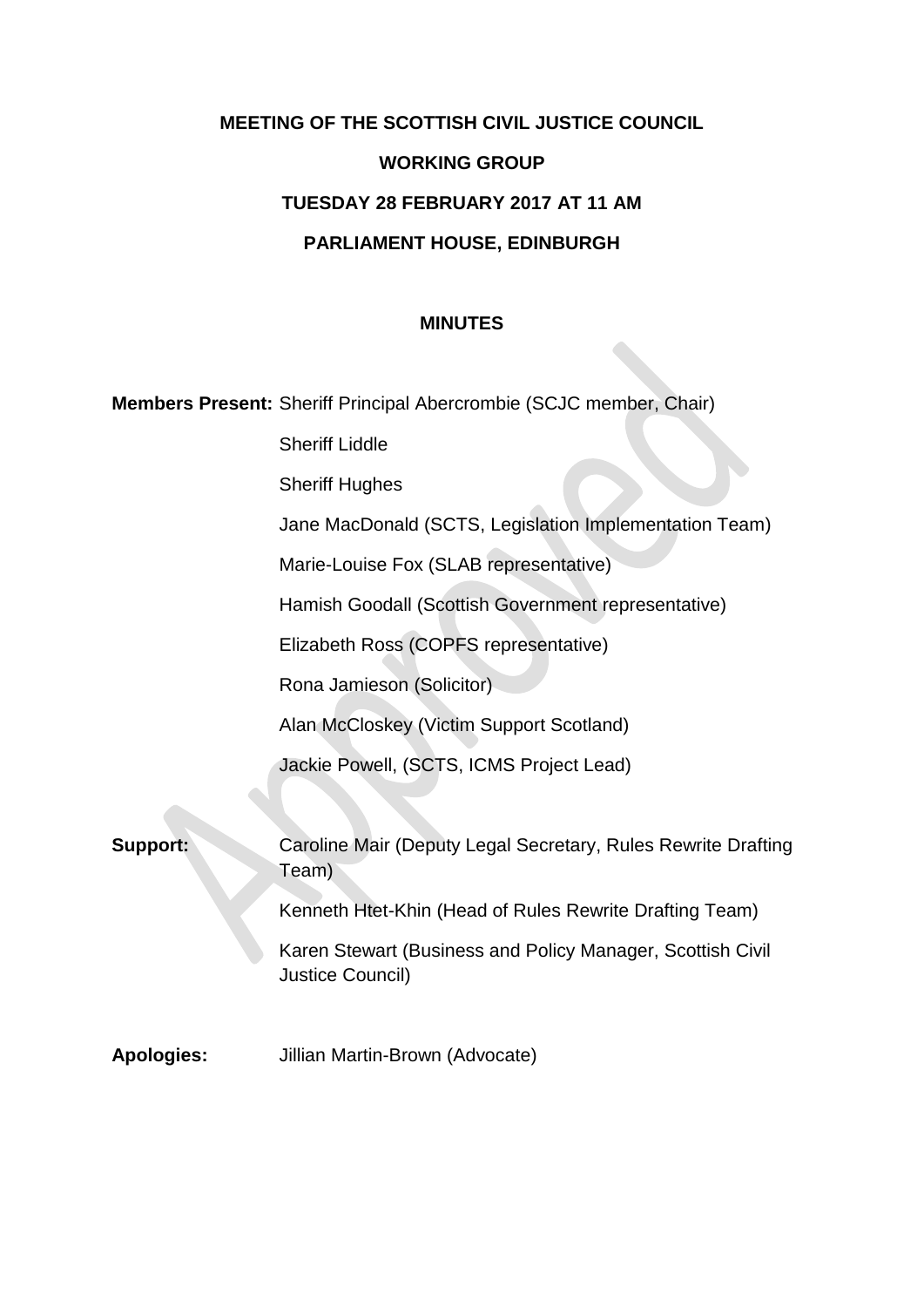# **Item 1: Welcome, apologies and agreement of private papers**

- 1. The Chairman welcomed those present and noted apologies from Jillian Martin-Brown.
- 2. The working group agreed not to publish the following papers: **2.2, 3.1, 3.1A, 4.1.**

#### **Item 2: Previous meeting**

*Item 2.1 – Minutes of previous meeting* **(Paper 2.1)**

3. **Members approved the minutes from the previous meeting.** There were no matters arising.

*Item 2.2 – Progress of actions from previous meetings* **(Paper 2.2)**

4. **Members noted the progress that had been made on actions since the last meeting.**

#### **Item 3: Proposals for rules**

*Item 3.1 Draft FAI Rules* **(Paper 3.1. 3.1A)**

5. Caroline Mair introduced the draft rules for members' consideration. The Working Group also considered **Paper 4.1** which contained a detailed analysis of the consultation responses. The Working Group considered and discussed the rules and prescribed forms, taking account of matters raised by respondents to the consultation. The Working Group discussed and approved some substantive amendments to the rules in light of consultation responses. The key changes concerned: - (i) the shift from "evidence" to "information", (ii) witness statements, (iii) adjustments to the timeframes, and (iv) financial sanctions for noncompliance.

# **A shift in focus from 'evidence' to 'information'**

- 6. Caroline Mair explained that the Legal Secretary to the Lord President had offered some general observations on the laws of evidence applicable at an inquiry. He had expressed the view that the rules were too restrictive in confining themselves to the manner in which "evidence" is presented and suggested that what the rules ought to be aiming for is a more fluid system whereby the sheriff can determine the form in which "information" generally, or on a particular topic, is to be presented.
- 7. The Rules Rewrite Drafting Team had considered those comments carefully and concluded that this suggested approach would be more in-keeping with the inquisitorial nature of an inquiry and would chime with some of the themes which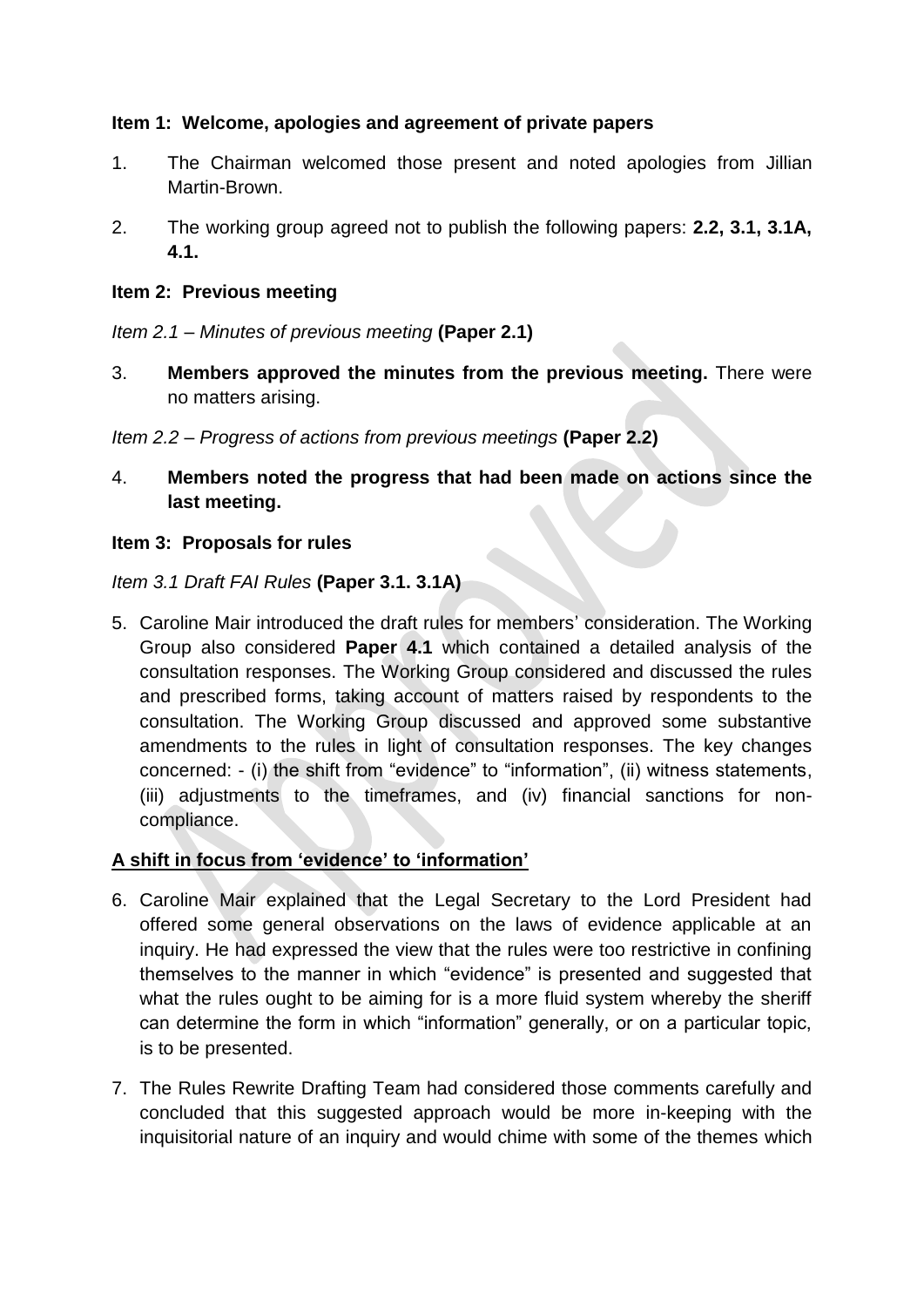emerged in the Scottish Courts and Tribunals Service Evidence and Procedure Review.

- 8. Caroline Mair explained that this had been given effect to in the draft in two key ways: -
	- (i) the normal rules of evidence have been disapplied (see Rule 4.1);

(ii) the sheriff has been given "information" management powers. Rule 4.2 provides that the sheriff may make orders about the manner in which information is presented to the inquiry or about how the sheriff will "reach conclusions" (as opposed to findings-in-fact) based on that information.

- 9. Caroline explained that some of the other provisions have fallen away because of the disapplication of the normal rules of evidence or have been adapted to refer to "information" rather than evidence (see for example rules 4.10 (joint minutes of agreement, 4.11 (the duty to agree information) and 4.12 (notices to admit information)).
- 10.The Working Group discussed and endorsed the approach. It agreed that making this change has the benefit of making the rules more inquisitorial in nature as any/all information in whatever form could be put before the sheriff who will draw his or her own conclusions from it.
- 11.The Working Group agreed that this should be one of the matters considered when the rules come to be reviewed.

# **Witness statements will not be the default**

- 12.Caroline Mair explained that there was very strong opposition to the proposed requirements that a witness statement be lodged for every witness. Concerns were raised about the resource implications and other practical problems which would arise if witness statements were the default. Given these concerns, the rules have been amended so that a sheriff has the option of ordering a witness' statement to be lodged but witness statements were not to be the default position.
- 13.Going forward, witness statements will be part of the sheriff's "toolkit"; one of a number of powers and options open to the sheriff should the circumstances require it.
- 14. The Working Group agreed this change.
- 15.The Working Group noted that the use of witness statements and video recordings (under rule 4.14) should be reconsidered when the rules are reviewed.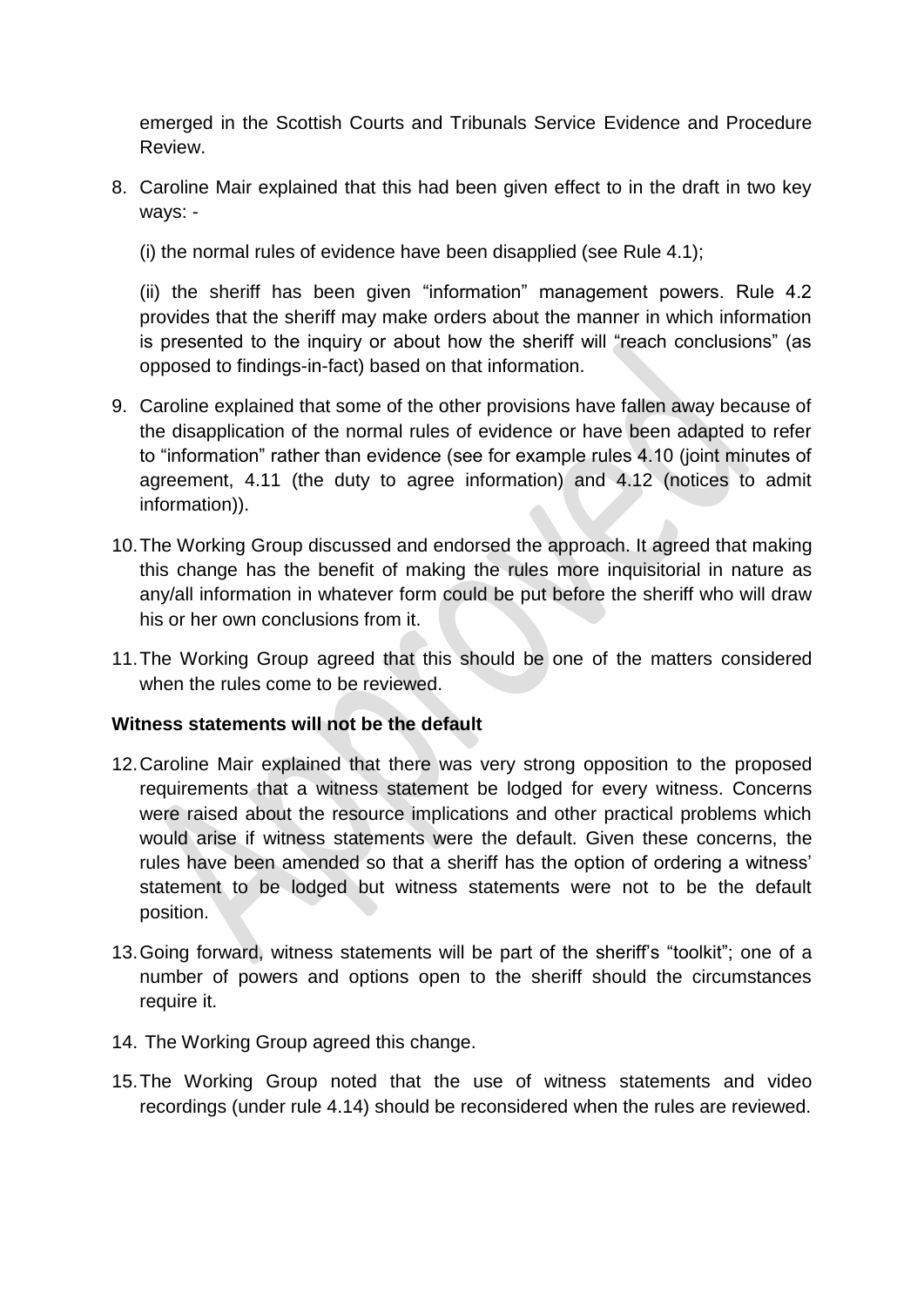# **Adjustment of the timeframes**

- 16.Caroline Mair explained that the majority of respondents to the consultation had raised concerns that the timeframes provided for in the rules might prove too challenging to meet in practice. As a result, various adjustments have been made to the timescales. In particular, the Rules now provide that if a preliminary hearing is to be held, this must take place within 56 days of the first order. If no preliminary hearing is to be held, the inquiry must be assigned to start within 56 days. The rules also provide that notice of the inquiry must be given at least 42 days before the preliminary hearing or, if there is no preliminary hearing, the inquiry.
- 17.The Working Group was supportive of these changes and was of the view that they should be sufficient to address the concerns raised by respondents. It was agreed that that this particular matter should be reconsidered when the rules come to be reviewed.

# **Inquiry Management Powers - power to impose a financial sanction**

- 18.Caroline Mair explained that there had been very strong opposition to this provision. Respondents had raised practical issues and others were of the view that it was too close in nature to an award of expenses, which the court is prohibited from awarding under the Act. The Working Group agreed that this rule provision will be omitted.
- 19.The Working Group agreed a number of more minor technical drafting revisions and requested an amendment to the rules on the use of experts in order to align the procedure with that of other witnesses. It was also agreed that the provision regarding expert witnesses led by the procurator fiscal should be applicable to expert witnesses led by any participant and that the minute of questions should not be limited to matters of clarification.
- 20.**Subject to the agreed revisions, the Working Group approved the draft rules and agreed that these be submitted to Council for consideration and approval.**

# **Item 4: Research and consultations**

# *4.1 Analysis of Consultation Responses* **(Paper 4.1)**

21. The Working Group considered **Paper 4.1** which provides a detailed analysis of all consultation responses received. The Working group noted that nonconfidential responses have been published on the SCJC website.